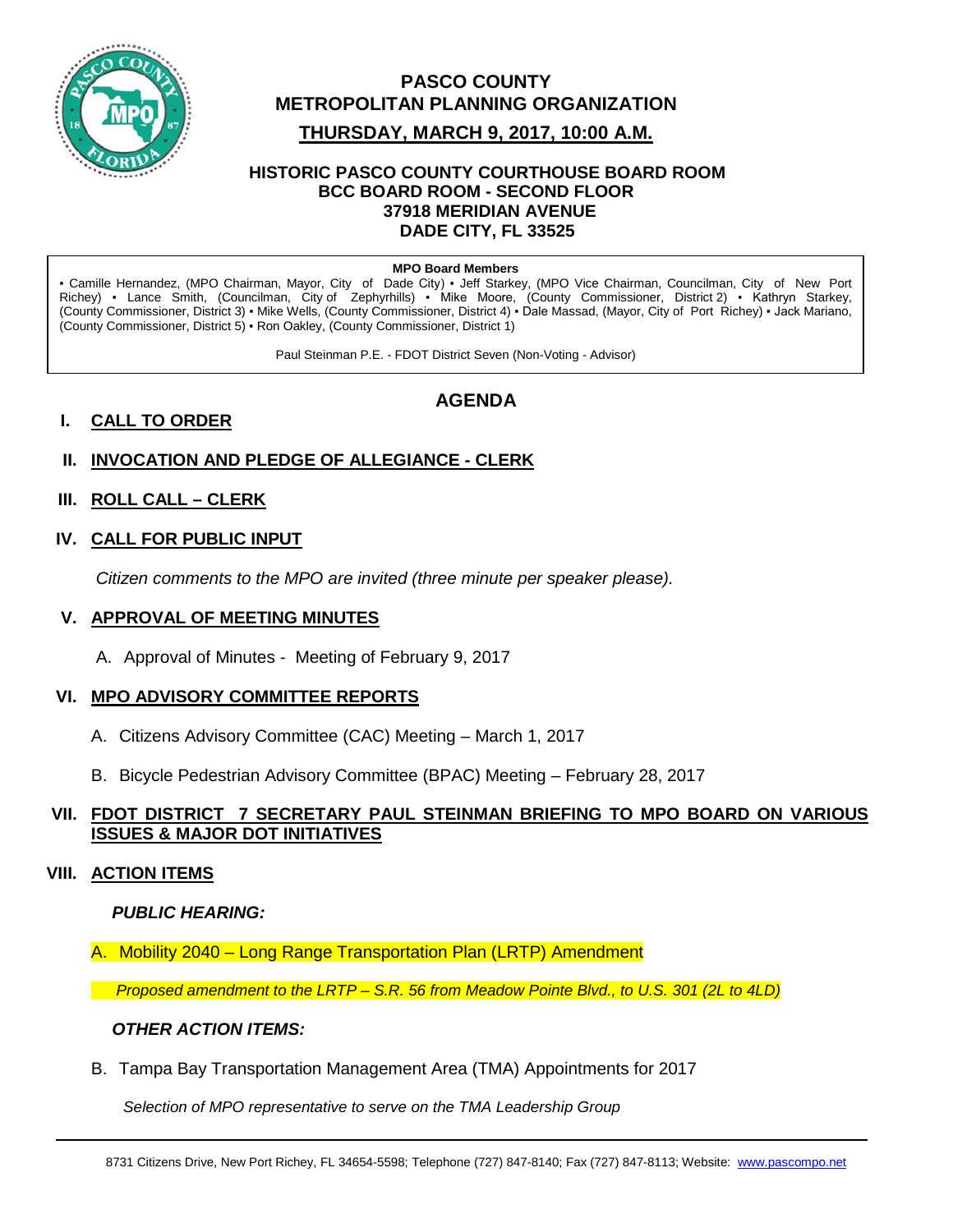C. Participation in MPO Regional Coordination Structure – Research & Best Practices Study (Collaborative Labs)

*MPO authorization to expend \$935.00 in grant funds in support of May 12<sup>th</sup> scheduled workshop.* 

D. Limited English Proficiency Plan (LEP) and TITLE VI Discrimination Complaint Procedure

*Approval of updated Plan/Procedure and Resolution* 

#### **IX. STATUS REPORTS / PRESENTATIONS / UPDATES**

A. Pasco County Public Transportation (PCPT) – Update

*PCPT staff will update MPO Board Members on current and near term transit projects and initiatives*

B. Notification of Upcoming TMA Certification Activities

*FHWA/FTA MPO Certification scheduled March 27<sup>th</sup> and 28<sup>th</sup>. An advertised Public Meeting will be held March 27th from 5:30 pm to 6:30 pm at the WPGC.*

C. Withlacoochee State Trail Connector Study

*Highlights from the first public meeting/workshop held on February 22, 2017 in Dade City* 

D. UPWP Administrative Modification FY 2016/17 & FY 17/18 Budgets

*Notice of planned MPO budget adjustment shifting anticipated unspent funds from current fiscal year ending June 30, 2017 to new fiscal year beginning July 1, 2017*

#### **X. OTHER BUSINESS – MEETINGS HELD / SCHEDULED / ITEMS OF NOTE**

- A. Regional Transportation Activities
	- *Tampa Bay TMA Leadership Group – Quarterly Meeting April 3, 2017*
	- *Planning & Coordination – Best Practices Study – Collaborative Lab Session scheduled May 12, 2017*
- B. MPOAC Weekend Institute Announcement of Upcoming Sessions (Last Call)
- C. Status of Major MPO Studies FY 2016/17 & 2017/18
	- *Evaluation of the Measures of Effectiveness in the MPO's Adopted Public Participation Plan, Notice to Proceed anticipated March 7, 2017*
	- *VISION 54-56 Phase 2 – Screen 1, Notice to Proceed (NTP) anticipated March 7, 2017*
	- *NE Pasco Multimodal Safety Action Plan – Project Underway*
	- *Wesley Chapel Roadway Connections Study – Project Underway*

#### **XI. PUBLIC COMMENT**

#### **XII. ADJOURNMENT**

"In accordance with Title VI of the Civil Rights Act of 1964 and other nondiscrimination laws, public participation is solicited without regard to race, color, national origin, age, sex, religion, disability, familial, *or income status. It is a priority for the MPO that all citizens of Pasco County are given the opportunity to participate in the transportation planning process including low-income individuals, the elderly persons with disabilities, and persons with limited English proficiency. You may contact the MPO's Title VI Specialist at (727) 847-8140 if you have any discrimination complaints".*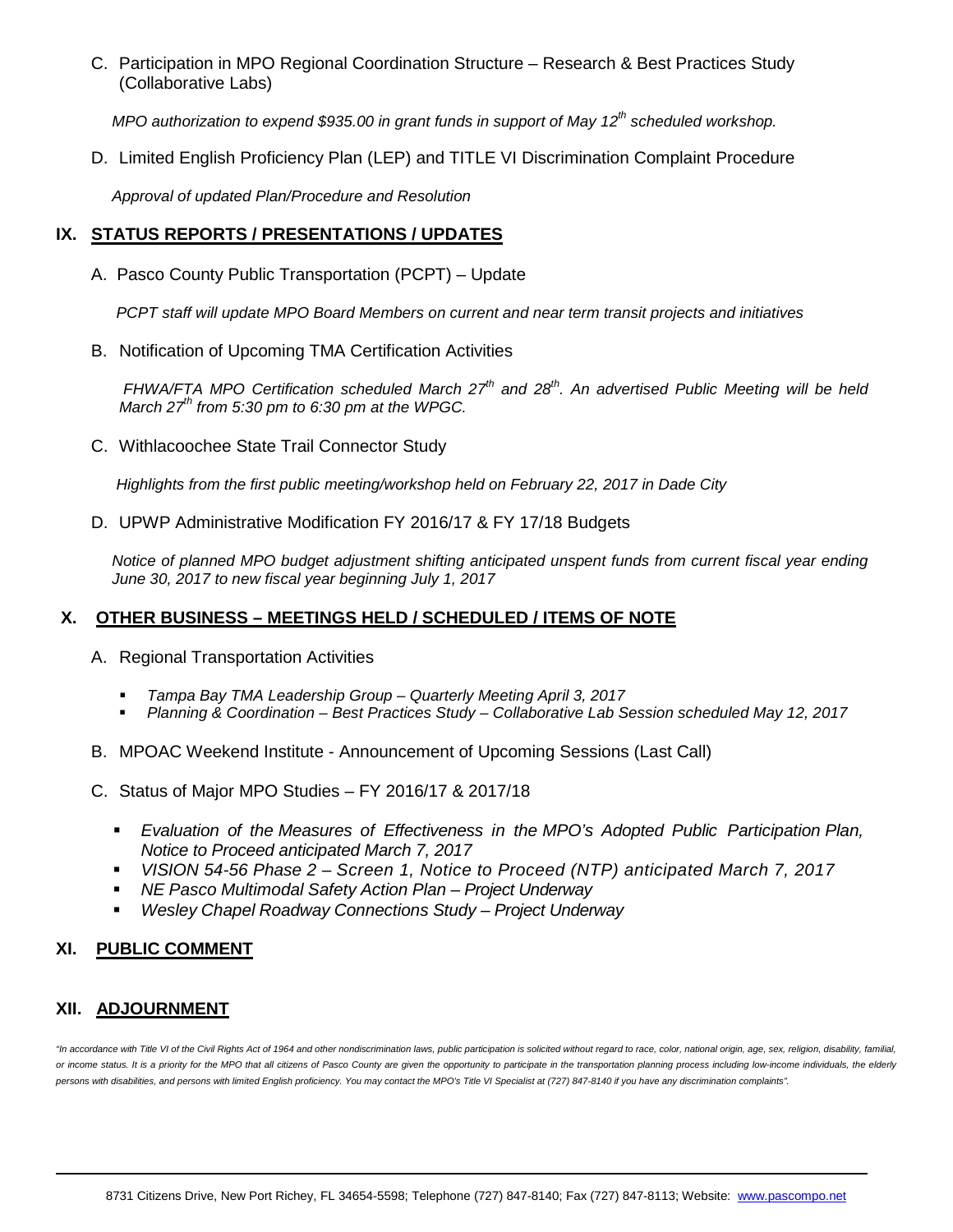## **MPO AGENDA ITEM VIII. A**

## **ACTION ITEMS -** *PUBLIC HEARING*

#### **A. MOBILITY 2040 - LONG RANGE TRANSPORTATION PLAN AMENDMENT FOR SR 56 (Meadow Pointe Blvd. to U.S. 301) Table 2-1 (Roadway Project Costs and Revenues (2020-2040)**

The Long Range Transportation Plan identifies roadway capacity Improvements and number of lanes for the 2020 to 2040 time period. The LRTP improvements must be consistent with the MPO's Transportation Improvement Program (TIP). This LRTP Amendment requested by FDOT is to reflect consistency with the TIP for the future number of lanes on S.R. 56 for the segment from Meadow Pointe Blvd. to U.S. 301. This amendment adjusts the number of lanes from 2 lanes to 4 lanes divided for this segment. The LRTP Existing and Committed Roadway Capacity Improvements (E+C) (Table B-1) and Cost Feasible spreadsheet (Table 2-1, Roadway Project Costs and Revenues), is being revised to reflect the change in number of lanes and the cost. In accordance with the MPO's Public Participation Plan (PPP), LRTP Amendments require that the MPO conduct a public hearing for the purposes of receiving input on the proposed action.

In accordance with the MPO's Public Participation Plan (PPP), LRTP Amendment requires notice 5 to 10 days prior to the MPO meeting when the administrative action initiated by staff will be final. Information regarding the proposed LRTP Modification can be viewed at the MPO's web site [\(www.pascompo.net\)](http://www.pascompo.net/).

#### **ATTACHMENTS:**

- 1. LRTP Errata (Table B-1, Existing and Committed Roadway Capacity Improvements)
- 2. Table 2-1, LRTP Roadway Project Costs and Revenues (Original and Proposed)
- 3. Public Hearing Notice

#### **ACTION:**

Recommend approval of the LRTP Amendment to be consistent with the adopted TIP.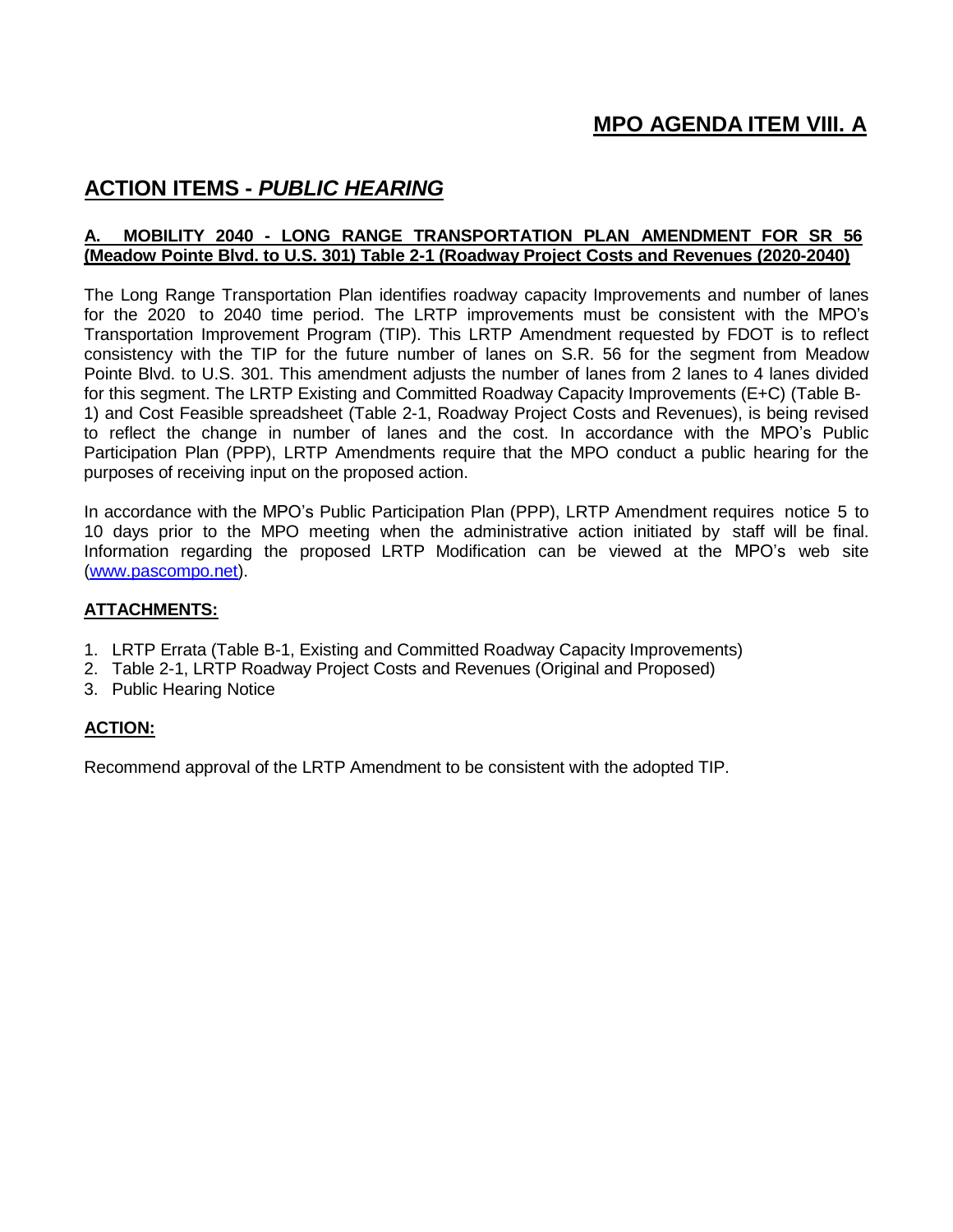**Pasco MPO**

**2040 Long Range Transportation Plan**



**Errata and Supplemental Information**

**May 2015**

**March 2017**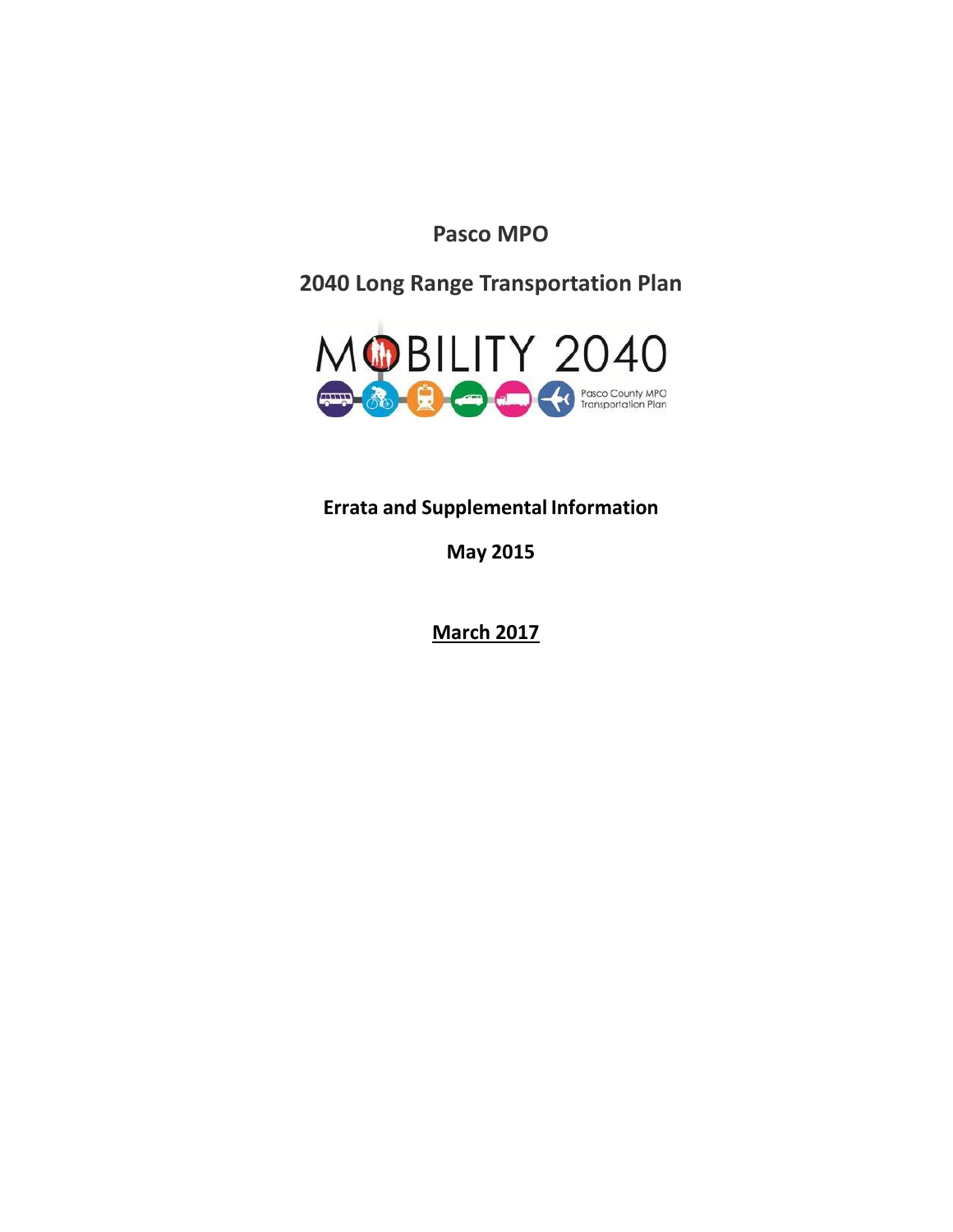

## **Table B-1**

# **Existing and Committed Roadway Capacity Improvements, 2014–2019**

| Project                                                      | <b>Improvement</b>                     | <b>Committed Funding</b>           |  |  |  |  |
|--------------------------------------------------------------|----------------------------------------|------------------------------------|--|--|--|--|
| Bexley Ranch Blvd from SR 54 to Tower Rd                     | New 4-lane divided road                | <b>Construction Underway</b>       |  |  |  |  |
| CR 54 (E) from US 301 (Gall Blvd) to 23rd St                 | Widen 2-lanes to 4-lanes divided       | ROW-\$2,073,860                    |  |  |  |  |
| CR 587 (Ridge) from CR 1 (LiΣle Rd) to CR 587 (Moonlake)     | Widen 2-lanes to 4-lanes divided       | <b>Previously Funded</b>           |  |  |  |  |
| Ridge Rd Ext from CR 587 (Moon Lake) to Suncoast Pkwy        | New 4-lane divided road                | Previously Funded                  |  |  |  |  |
| 1 - 75 from SR 54 to Hernando Co                             | Widen 4-lanes to 6-lanes freeway       | <b>Construction Underway</b>       |  |  |  |  |
| Interlaken Rd from 1/4 M E Of Community to Cr 587 (Gunn Hwy) | New 2-lane roadway                     | <b>Previously Funded</b>           |  |  |  |  |
| Lake Pa $\theta$ ence from Wilson to US 41                   | Realignment with Bell Lake Rd at US 41 | ROW-\$2,345,262; CST-\$4,239,795   |  |  |  |  |
| Mentmore from Bexley Ranch Rd to Meadowbrook Dr              | New 2-lane roadway                     | Underway                           |  |  |  |  |
| SR 52 from Suncoast Pkwy Ramp (E) to US 41                   | Widen 2-lanes to 6-lanes divided       | ROW-\$50,170,657; CST-\$50,360,207 |  |  |  |  |
| SR 52 from CR 581 (Bellamy Brothers) to I-75 SB ramps        | Widen 2-lanes to 4-lanes divided       | ROW-\$2,727,700; CST-\$13,158,893  |  |  |  |  |
| SR 52 from I-75 SB Ramps to Pasco Rd                         | Widen 2-lanes to 6-lanes divided       | Included with I-75 widening        |  |  |  |  |
| SR 52 from Pasco Rd to McKendree Rd                          | Widen 2-lanes to 4-lanes divided       | Included with I-75 widening        |  |  |  |  |
| SR 54 from Suncoast Pkwy to US 41                            | Widen 4-lanes to 6-lanes divided       | Underway                           |  |  |  |  |
| SR 54 from Zhills Bypass West Ext to CR 579 (Morris Bridge)  | Widen 2-lanes to 4-lanes divided       | ROW-\$32,093,570; CST-\$38,772,545 |  |  |  |  |
| SR 56 from Meadow Pointe Blvd to US 301 (Gall Blvd)          | New 4-lane roadway                     | CST-\$42,236,895                   |  |  |  |  |
| Starkey Ranch Road A from SR 54 to Tower Rd                  | New 2-lane roadway                     | Developer Commitment               |  |  |  |  |
| Sunlake Blvd from Mentmore to Lake Paθence                   | New 4-lane divided road                | Developer Commitment               |  |  |  |  |
| Tower Rd from Bexley Ranch Blvd to Ballantrae                | New 2-lane roadway                     | Developer Commitment               |  |  |  |  |

Revised 5/14/2015 Revised 03/09/2017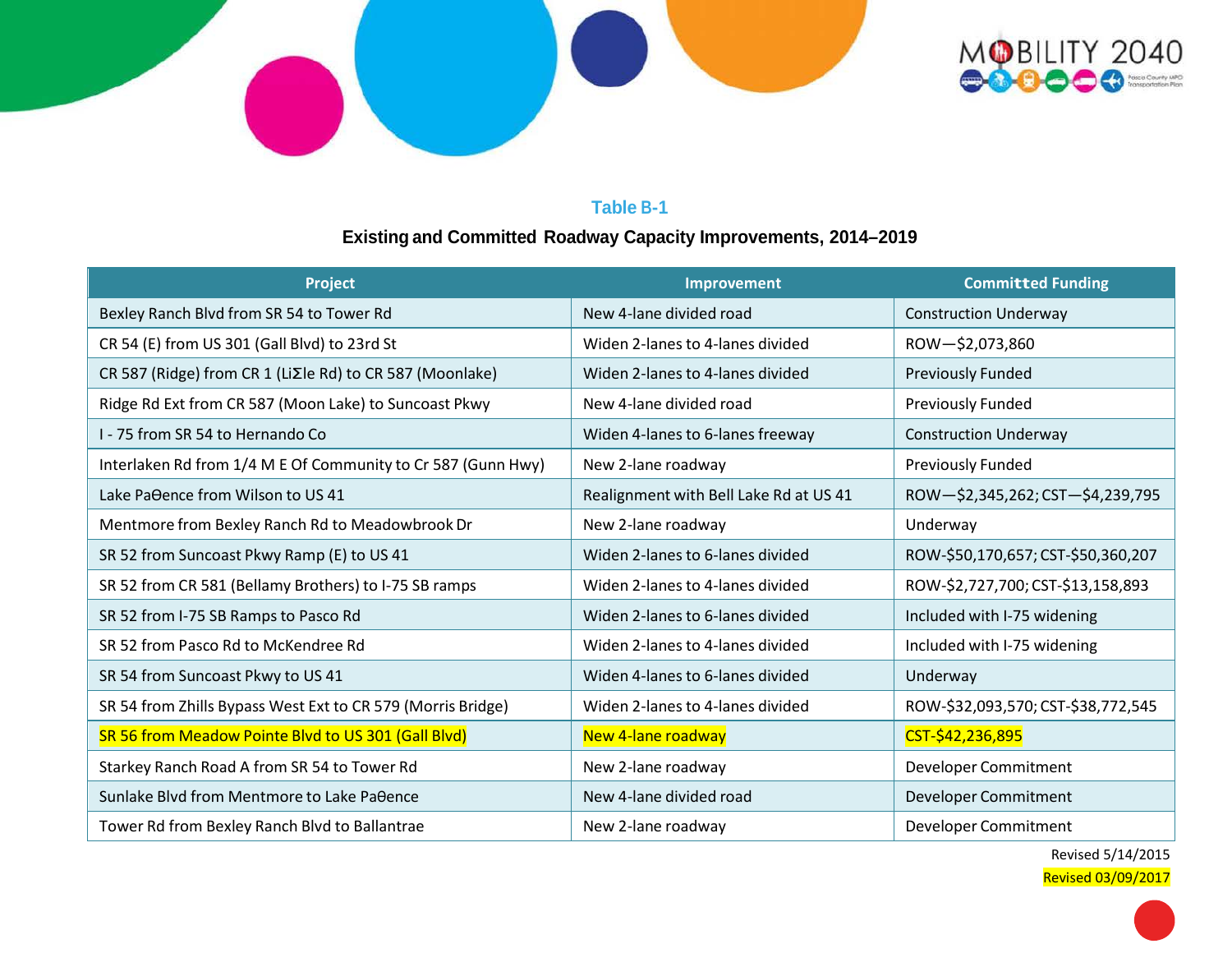#### **Original Table 2-1 Roadway Project Costs and Revenues (2020-2040), in Year of Expenditure**

#### **Developer Roads (funded with Developer and County funds)**

|          |      | On Street                                  | <b>From</b>                  | To:                         | Jurisdiction     | 2019<br>Lanes   | <b>2040 Lanes</b> | <b>Source</b> | <b>Timing</b> | <b>Design</b>   | <b>Source</b> | <b>Timing</b> | <b>Right of Way</b> | Source     | Timing    | <b>Construction</b> | <b>Total Cost</b> |
|----------|------|--------------------------------------------|------------------------------|-----------------------------|------------------|-----------------|-------------------|---------------|---------------|-----------------|---------------|---------------|---------------------|------------|-----------|---------------------|-------------------|
|          | 619  | WIRFGRASS RANCH RD                         | <b>N OF SR 56</b>            | S.R. 54                     | Developer        | $00 -$          | 4D                | Dev           | 2020-2025     | \$1.704.835     | Dev           | 2020-2025     | \$12,032,251        | Dev        | 2020-2025 | \$19,605,610        | \$33,342,696      |
|          | 619  | <b>NIREGRASS RANCH RD</b>                  | N OF SR 56                   | S.R. 54                     | County           | $00\,$          | 4D                | CoGen         | 2020-2025     | \$701.617       | CoGen         | 2020-2025     | SO.                 | CoGen      | 2020-2025 | \$8.068.567         | \$8,770,184       |
|          | 555  | <b>C.R. 54 EXT</b>                         | COUNTY LINF RD SOUTH         | S.R. 56                     | Developer        | 00 <sup>1</sup> | 2U                | Dev           | 2020-2025     | \$870,679       | Dev           | 2020-2025     | \$6,145,009         | Dev        | 2020-2025 | \$10.012.812        | \$17,028,500      |
|          | 555  | <b>C.R. 54 EXT</b>                         | <b>COUNTY LINE RD SOUTH</b>  | S.R. 56                     | County           | 00              | 2U                | CoGen         | 2020-2025     | SO <sub>2</sub> | CoGen         | 2020-2025     | SO                  | CoGen      | 2020-2025 | 50                  | $50^{\circ}$      |
|          | 546  | <b>COLLIER PKWY EXT (southern segment)</b> | CR 583 (EHREN CUTOFF RD)     | <b>CONNERTON BLVD</b>       | Developer        | $00 -$          | 2U                | Dev           | 2020-2025     | \$677.087       | Dev           | 2020-2025     | \$4,778,690         | Dev        | 2020-2025 | 50                  | \$5,455,777       |
|          | 546  | <b>COLLIER PKWY EXT (southern segment)</b> | CR 583 (EHREN CUTOFF RD)     | CONNERTON BLVD              | County           | 00 <sub>o</sub> | 2U                | CoGen         | 2020-2025     | 50              | CoGen         | 2020-2025     | 50                  | CoGen      | 2020-2025 | \$7,786,501         | \$7,786,501       |
|          | 535  | TOWER RD                                   | LAKE PATIENCE                | <b>DREXEL</b>               | Developer        | 00 <sup>1</sup> | 2U                | Dev           | 2020-2025     | \$1,625,920     | Dev           | 2020-2025     | \$11,475,287        | Dev        | 2020-2025 | \$18,698,082        | \$31,799,289      |
|          | 535  | TOWER RD                                   | <b>LAKF PATIFNCF</b>         | <b>DRFXFL</b>               | County           | 00              | 2U                | CoGen         | 2020-2025     | $50^{\circ}$    | CoGen         | 2020-2025     | 50                  | CoGen      | 2020-2025 | $50^{\circ}$        | $50 -$            |
|          | 511  | MITCHELL BLVD                              | C.R. 1 (LITTLE RD)           | S.R. 54                     | Developer        | $00\,$          | 2U                | Dev           | 2020-2025     | \$1.192.863     | Dev           | 2020-2025     | \$8,418,893         | Dev        | 2020-2025 | \$13,717,927        | \$23,329,683      |
|          | 511  | <b>MITCHELL BLVD</b>                       | C.R. 1 (LITTLE RD)           | S.R. 54                     | County           | 00 <sub>o</sub> | 2U                | CoGen         | 2020-2025     | 50              | CoGen         | 2020-2025     | \$0                 | CoGen      | 2026-2030 | 50                  | $50^{\circ}$      |
|          | 515  | RANGELAND BLVD (TOWER RD)                  | <b>STARKEY RD</b>            | <b>GUNN HWY EXT</b>         | Developer        | 00 <sub>o</sub> | 4D                | Dev           | 2020-2025     | \$1,946,799     | Dev           | 2020-2025     | \$13,739,965        | Dev        | 2026-2030 | \$26,318,949        | \$42,005,713      |
|          | 515  | RANGELAND BLVD (TOWER RD)                  | <b>STARKEY RD</b>            | <b>GUNN HWY EXT</b>         | County           | 00 <sup>1</sup> | 4D                | CoGen         | 2020-2025     | \$801.195       | CoGen         | 2020-2025     | SO.                 | CoGen      | 2026-2030 | \$10,831,400        | \$11,632,594      |
|          | 620  | <b>RIVER GLEN BLVD</b>                     | S.R. 56                      | <b>OVERPASS RD EXT</b>      | Developer        | $00\,$          | 2U                | Dev           | 2020-2025     | \$2.765.302     | Dev           | 2020-2025     | \$19,516,734        | Dev        | 2026-2030 | \$37,384,369        | \$59,666,406      |
|          | 620  | <b>RIVER GLEN BLVD</b>                     | S.R.56                       | <b>OVERPASS RD FXT</b>      | County           | 00 <sup>1</sup> | 2U                | CoGen         | 2020-2025     | 50              | CoGen         | 2020-2025     | 50                  | CoGen      | 2026-2030 | 50                  | - \$0             |
|          | 543  | <b>YMPHONY PKWY</b>                        | <b>CONNERTON BLVD</b>        | ASBEL                       | Developer        | 00              | 2U                | Dev           | 2020-2025     | \$1,020,684     | Dev           | 2020-2025     | \$7,203,700         | Dev        | 2026-2030 | \$13,798,712        | \$22,023,096      |
|          | 543  | <b>YMPHONY PKWY</b>                        | <b>CONNERTON BLVD</b>        | <b>ASBFL</b>                | County           | 00 <sup>1</sup> | 2U                | CoGen         | 2020-2025     | SO <sub>2</sub> | CoGen         | 2020-2025     | 50                  | CoGen      | 2026-2030 | $50^{\circ}$        | SO <sub>2</sub>   |
|          | 537  | BEXLEY RANCH BLVD                          | <b>TOWER RD</b>              | <b>WISTERIA LOOP</b>        | Developer        | $00\,$          | 2U                | Dev           | 2020-2025     | \$3,170,967     | Dev           | 2020-2025     | \$22,379,802        | Dev        | 2026-2030 | \$42,868,586        | \$68,419,355      |
|          | 537  | <b>BEXLEY RANCH BLVD</b>                   | TOWER RD                     | <b>WISTERIA LOOP</b>        | County           | $00\,$          | 2U                | CoGen         | 2020-2025     | 50              | CoGen         | 2020-2025     | SO                  | CoGen      | 2026-2030 | 50                  | $50^{\circ}$      |
|          | 629  | VYNDFIELDS                                 | <b>IILLSBOROUGH CL</b>       | SR 56                       | Developer        | 00              | 2U                | Dev           | 2020-2025     | \$1,129,600     | Dev           | 2026-2030     | \$9,372,136         | Dev        | 2026-2030 | \$15,271,162        | \$25,772,899      |
|          | 629  | <b>NYNDFIELDS</b>                          | <b>HILLSBOROUGH CL</b>       | SR 56                       | County           | 00 <sup>1</sup> | 2U                | CoGen         | 2020-2025     | SO <sub>2</sub> | CoGen         | 2026-2030     | 50                  | CoGen      | 2026-2030 | $50 -$              | SO <sub>2</sub>   |
|          | 501  | OLD DIXIF                                  | <b>NEW YORK AVE</b>          | ARIPFKA RD                  | Developer        | $00 -$          | 2U                | Dev           | 2020-2025     | \$2,498.555     | Dev           | 2026-2030     | \$20,730,170        | Dev        | 2026-2030 | \$33,778,189        | \$57,006,914      |
|          | 501  | <b>OLD DIXIE</b>                           | <b>NEW YORK AVE</b>          | ARIPEKA RD                  | County           | $00\,$          | 2U                | CoGen         | 2020-2025     | SO.             | CoGen         | 2026-2030     | SO.                 | CoGen      | 2026-2030 | 50                  | $50 -$            |
|          | 622A | <b>HANCEY RD EXT*</b>                      | <b>MEADOW POINTE BLVD</b>    | <b>FOXWOOD</b>              | County           | 2D              | 4 <sub>D</sub>    | CoGen         | 2026-2030     | \$209.073       | CoGen         | 2026-2030     | \$1,045,367         | CoGen      | 2026-2030 | \$2.404.343         | \$3,658,783       |
|          | 622B | <b>CHANCEY RD EXT*</b>                     | <b>FOXWOOD</b>               | <b>WYNDFIFLDS</b>           | County           | 00 <sup>1</sup> | 4D                | CoGen         | 2026-2030     | \$654,962       | CoGen         | 2026-2030     | \$3,274,808         | CoGen      | 2026-2030 | \$7,532,060         | \$11,461,830      |
|          | 622C | <b>CHANCEY RD EXT*</b>                     | WYNDFIELDS                   | <b>GRECKO</b>               | County           | 00              | 4D                | CoGen         | 2026-2030     | \$520.034       | CoGen         | 2026-2030     | \$2,600.170         | CoGen      | 2026-2030 | \$14,820,969        | \$17,941,173      |
|          | 622D | <b>CHANCEY RD EXT*</b>                     | <b>GRFCKO</b>                | C.R.579 - MORRIS BRIDGE RD  | County           | 2U              | 4D                | CoGen         | 2026-2030     | \$572,879       | CoGen         | 2026-2030     | \$2,864.397         | CoGen      | 2026-2030 | \$6,588.112         | \$10,025,388      |
| $\equiv$ | 909  | <b>S.R. 56</b>                             | <b>IMEADOW POINTE BLVD</b>   | <b>U.S. 301 (GALL BLVD)</b> | <b>Developer</b> | <b>2U</b>       | 4D                | Dev           | 2026-2030     | \$0             | Dev           | 2026-2030     | \$0                 | <b>Dev</b> | 2026-2030 | \$51,226,401        | \$51,226,401      |
| $\equiv$ | 909  | <b>S.R. 56</b>                             | <b>MEADOW POINTE BLVD</b>    | <b>U.S. 301 (GALL BLVD)</b> | County           | 2U              | 4 <sub>D</sub>    | CoGen         | 2026-2030     | \$0             | CoGen         | 2026-2030     | \$0                 | CoGen      | 2026-2030 | <b>SO</b>           | \$0               |
|          | 523  | <b>TOWER RD</b>                            | <b>BALLANTRAE</b>            | <b>LAKE PATIENCE</b>        | Developer        | 2U              | 4D                | Dev           | 2026-2030     | \$549.725       | Dev           | 2026-2030     | \$3,879,805         | Dev        | 2026-2030 | \$6,321,838         | \$10,751,368      |
|          | 523  | <b>TOWER RD</b>                            | <b>BALLANTRAE</b>            | <b>LAKF PATIFNCF</b>        | County           | 2U              | 4D                | CoGen         | 2026-2030     | \$226,236       | CoGen         | 2026-2030     | 50                  | CoGen      | 2026-2030 | \$2,601.712         | \$2,827,949       |
|          | 538  | <b>JUNLAKE BLVD</b>                        | <b>AKE PATIENCE</b>          | <b>BEXLEY RANCH BLVD</b>    | Developer        | $00\,$          | 2U                | Dev           | 2026-2030     | \$1,712,811     | Dev           | 2026-2030     | \$12,088,541        | Dev        | 2026-2030 | \$19,697,330        | \$33,498,682      |
|          | 538  | UNLAKE BLVD                                | <b>AKF PATIFNCF</b>          | <b>BEXLEY RANCH BLVD</b>    | County           | $00 -$          | 2U                | CoGen         | 2026-2030     | \$227,183       | CoGen         | 2026-2030     | SO.                 | CoGen      | 2026-2030 | \$2,612.598         | \$2,839,781       |
|          | 788  | <b>OVERPASS RD EXT</b>                     | MCKENDREE REALIGNMENT        | C.R. 577 (CURLEY RD)        | Developer        | 00              | 4D                | Dev           | 2026-2030     | \$958,377       | Dev           | 2026-2030     | \$6,763,955         | Dev        | 2026-2030 | \$11,021,335        | \$18,743,667      |
|          | 788  | <b>OVERPASS RD EXT</b>                     | <b>MCKENDREE REALIGNMENT</b> | C.R. 577 (CURLEY RD)        | County           | 00 <sup>1</sup> | 4D                | CoGen         | 2026-2030     | \$394,415       | CoGen         | 2026-2030     | SO <sub>2</sub>     | CoGen      | 2026-2030 | \$4,535,763         | \$4,930,178       |
|          | 632  | <b>DLDWOODS AVE</b>                        | C.R. 579 (MORRIS BRIDGE RD)  | <b>COATS RD</b>             | Developer        | $00\,$          | 2U                | Dev           | 2026-2030     | \$3.871.842     | Dev           | 2026-2030     | \$27.326.379        | Dev        | 2026-2030 | \$44,526,195        | \$75,724,416      |
|          | 632  | <b>JLDWOODS AVE</b>                        | C.R. 579 (MORRIS BRIDGE RD)  | COATS RD                    | County           | $00 -$          | 2U                | CoGen         | 2026-2030     | 50              | CoGen         | 2026-2030     | 50                  | CoGen      | 2026-2030 | -SO                 | $\sim$ 50         |
|          | 618  | .R. 581 EXTENSION                          | S.R. 581                     | S.R. 54                     | Developer        | 00 <sup>1</sup> | 2U                | Dev           | 2026-2030     | \$1,191,454     | Dev           | 2026-2030     | \$8,408,949         | Dev        | 2026-2030 | \$13,701,724        | \$23,302,127      |
|          | 618  | .R. 581 EXTENSION                          | S.R. 581                     | S.R. 54                     | County           | 2U              | 4D                | CoGen         | 2026-2030     | \$490.337       | CoGen         | 2026-2030     | 50                  | CoGen      | 2031-2040 | \$7,213,345         | \$7,703,682       |
|          | 529  | <b>CONNERTON BLVD</b>                      | PLEASANT PLAINS PKWY         | <b>EHREN CUTOF</b>          | Developer        | 00 <sub>o</sub> | 2U                | Dev           | 2026-2030     | \$1,059,581     | Dev           | 2026-2030     | \$7,478,229         | Dev        | 2026-2030 | \$12,185,188        | \$20,722,999      |
|          | 529  | <b>CONNERTON BLVD</b>                      | PLEASANT PLAINS PKWY         | EHREN CUTOFI                | County           | 2 <sub>U</sub>  | 4D                | CoGen         | 2026-2030     | \$436.067       | CoGen         | 2026-2030     | 50                  | CoGen      | 2031-2040 | \$6,414,958         | \$6,851,025       |

\*CHANCEY RD EXT: Is comprised of small segments where some are developer funded and some are county funded. For simplicity and to be conservative, all costs are assumed as County.

Roadway codes: **MGLANE= Managed Lanes**, 2U= 2 lanes undivided, 4D= 4 lanes divided, 6D= 6 lanes divided, 6F=6 lanes freeway, 00=roadway not built or substandard

Funding Source Codes: OA= Other Arterial Funds, TMA = Transportation Management Area Funds, SIS = Federal Funds for Strategic Intermodal System Roadways, CoMF = County Mobility Fees, COVPH = County Village of Pasadena Hill